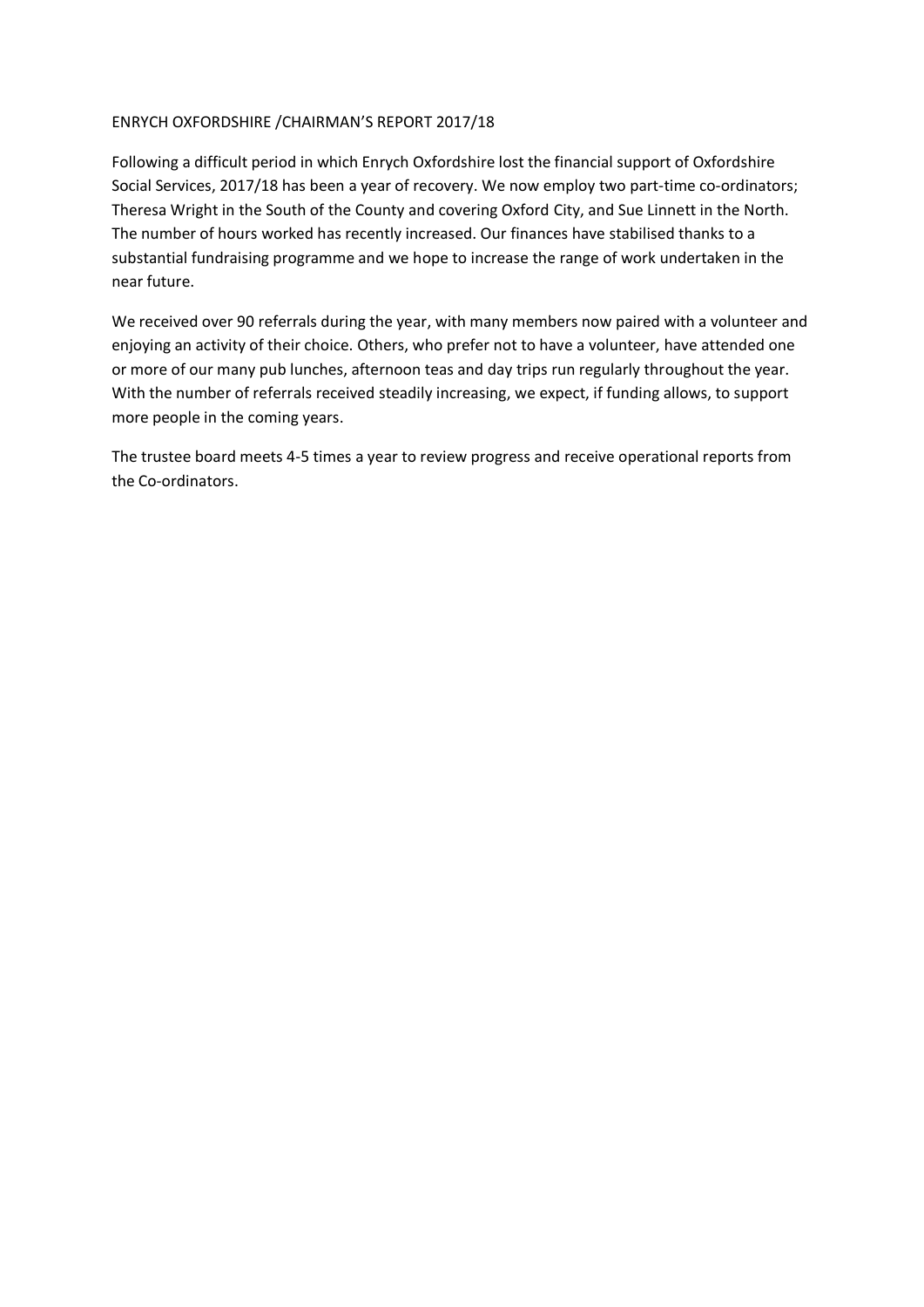## ENRYCH OXFORDSHIRE **ENRYCH OXFORDSHIRE**

Income and Expenditure Account for the year ended 31 March 2018

| <b>INCOME</b>                |                           | 2018        | 2017        |
|------------------------------|---------------------------|-------------|-------------|
|                              |                           | £           | £           |
| <b>Statutory bodies SODC</b> |                           | 10000       | 0           |
|                              | OCC                       | 0           | 0           |
| <b>Trusts</b>                |                           | 23488       | 2500        |
| <b>Parish Councils</b>       |                           | 1400        | 2180        |
| Donations                    |                           | 60          | 585         |
| Fundraising                  |                           | 12990       | 11025       |
| PA Income                    |                           | $\mathbf 0$ | 165         |
| Gift Aid reclaim             |                           | 0           | 293         |
| Trips etc                    |                           | 24          | 0           |
| Interest                     |                           | 8           | 19          |
| Enrych                       |                           | 6421        | 12500       |
| <b>TOTAL INCOME</b>          |                           | 54391       | 29267       |
| <b>EXPENDITURE</b>           |                           |             |             |
| Salaries/NI/Pensions         |                           | 23944       | 33829       |
| Pensions                     |                           | 825         | 3125        |
| <b>Staff Expenses</b>        |                           | 761         | 2855        |
| <b>Volunteer Expenses</b>    |                           | 208         | 662         |
| <b>Training</b>              |                           | $\mathbf 0$ | 0           |
| <b>Office Expenses</b>       |                           | 0           | 2365        |
| Information comm             |                           | 35          | 35          |
| Insurance                    |                           | 855         | 840         |
| Subscription/Licences        |                           | 0           | 0           |
| Donation                     |                           | 5380        | 5433        |
| <b>Phone Network</b>         |                           | $\mathbf 0$ | $\pmb{0}$   |
| <b>Enrych Central</b>        |                           | 8227        | $\mathbf 0$ |
| <b>TOTAL EXPENDITURE</b>     |                           | 40235       | 49144       |
| <b>INCOME/EXPENDITURE</b>    |                           | 14156       | $-19877$    |
| Bank balance end of year     |                           | 27315       | 25089       |
| less Creditors               | <b>Salaries</b>           | 772         | 5554        |
|                              | Pension                   | 0           | 263         |
|                              | <b>Staff Expenses</b>     | 0           | 332         |
|                              | PA refund                 | $\Omega$    | 132         |
| plus Debtors                 | Enrych                    | 6421        |             |
|                              |                           | 32964       | 18808       |
| Financed by:                 | Balance beginning of year | 18808       | 38685       |
|                              | Surplus                   | 14156       | $-19877$    |
|                              | Balance end of year       | 32964       | 18808       |